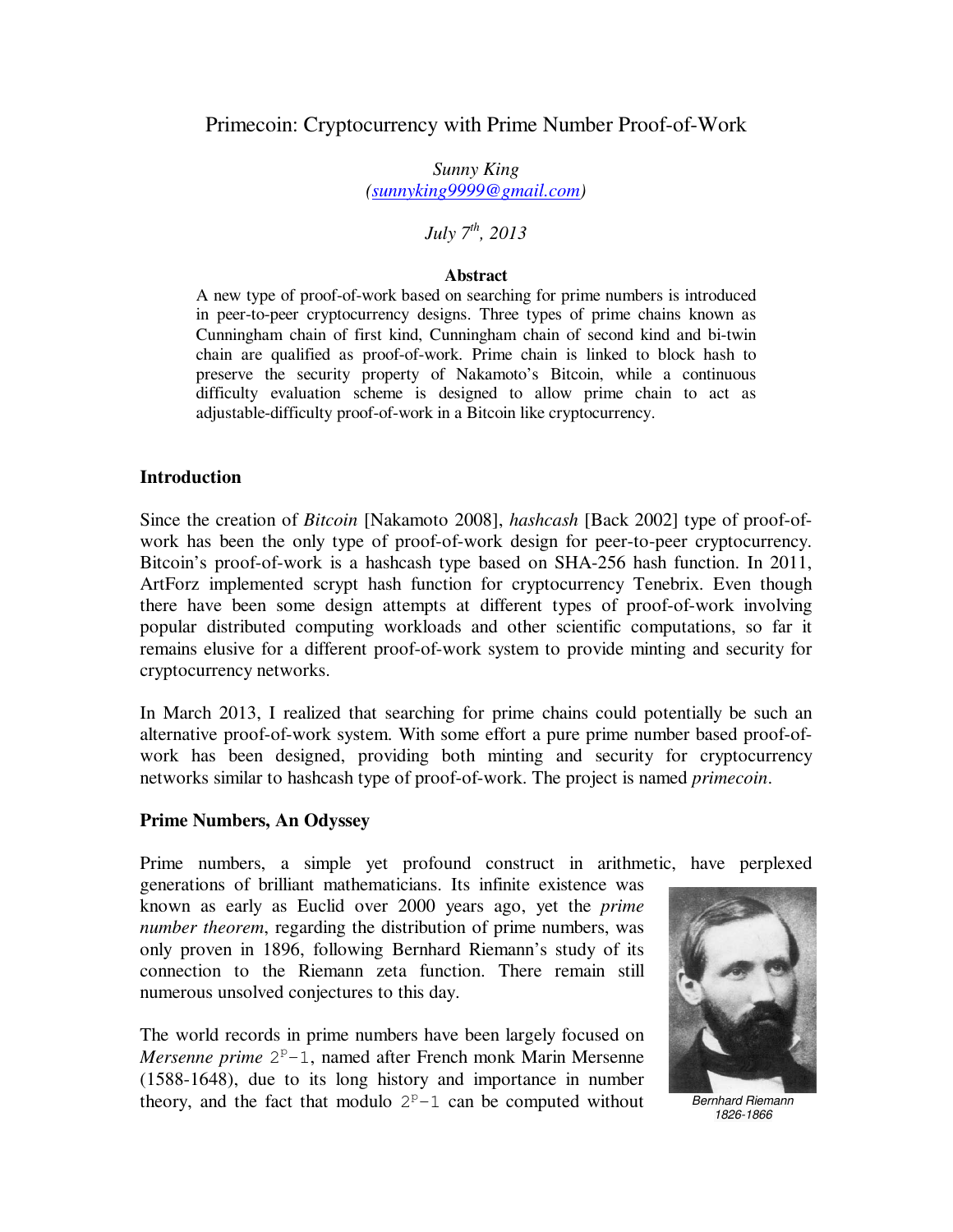

Édouard Lucas 1842-1891

division for the efficient Lucas-Lehmer test. Currently the top 10 largest known primes are all Mersenne primes.

Two well-known types of prime pairs are, *twin primes*, where both p and p+2 are primes, and *Sophie Germain* (1776-1831) *primes*, where both  $p$  and  $2p+1$  are primes. Extending the concept of Sophie Germain prime pairs, a chain of nearly doubled primes is named after Allan Cunningham (1842-1928), where *Cunningham chain of the first kind* has each prime one more than the double of previous prime in chain, and where

*Cunningham chain of the second kind* has each prime one less than the double of previous prime in chain. A variation of the form is known as *bi-twin chain*, that is, a chain of twin primes where each twin pair basically doubles the previous twin pair.

Let's look at some small examples to better understand these prime chains. 5 and 7 are twin primes, 6 is their center. Let's double 6, arriving at 12, whereas 11 and 13 are twin primes again. So 5, 7, 11, 13 is a bi-twin chain of length 4, also known as bi-twin chain of one link (a link from twin 5, 7 to twin 11, 13). The bi-twin chain can actually be split from their centers, giving one Cunningham chain of first kind, and one Cunningham chain of second kind. Now if we split through centers 6, 12 of bi-twin chain 5, 7, 11, 13, those below the centers are 5, 11, a Cunningham chain of first kind, those above the centers are 7, 13, a Cunningham chain of second kind. I call the first center, the number 6 in this example, the *origin* of the prime chain. From this origin you can keep doubling to find your primes immediately adjacent to the center numbers.

There are also other prime formations known as *prime constellations* or *tuplets*, and *prime arithmetic progressions*. Of interest to these prime pairs and formations, is that their distribution seems to follow a similar but more rare pattern than the distribution of prime numbers. Heuristic distribution formulas have been conjectured, however, none of their infinite existence is proven (the *twin prime conjecture* being the most well known among them [Goldston 2009]), let alone their distribution.

## **Efficient Verification of Proof-of-Work**

In order to act as proof-of-work for cryptocurrency, the work needs to be efficiently verifiable by all nodes of the network. This would require the primes not to be too large, such as record-breakingly large. It then precludes Mersenne primes and leads to the use of prime chain as primecoin's work, since finding a prime chain gets exponentially harder (with our current theoretical and algorithmic understanding) as the chain length increases, yet verification of a reasonably sized prime is efficient.

So for the primecoin design three types of prime chains are accepted as proof-of-work: Cunningham chain of first kind, Cunningham chain of second kind, and bi-twin chain. The primes in the prime



Pierre de Fermat 1601-1665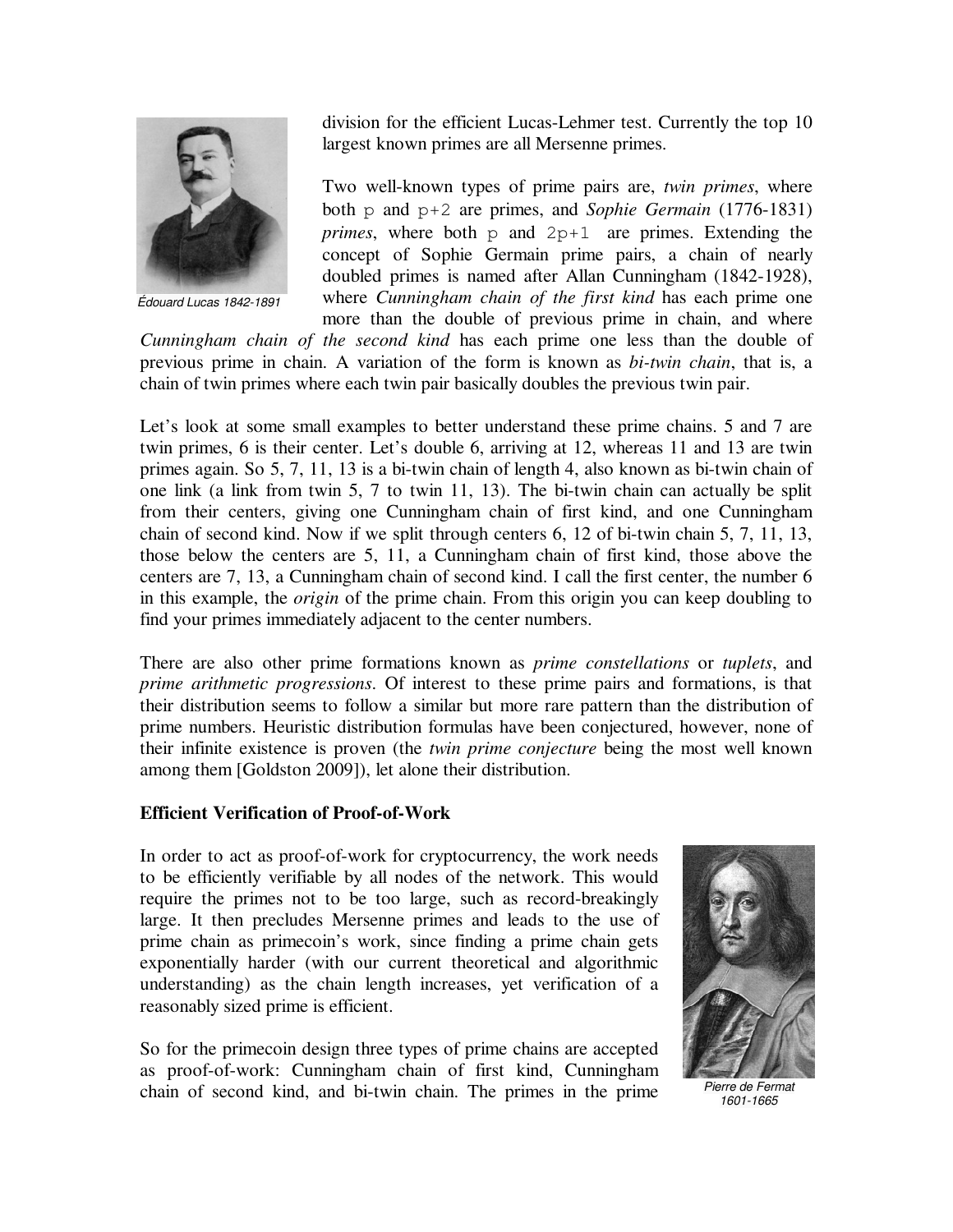chain are subject to a maximum size protocol in order to ensure efficient verification on all nodes.



Paul Erd*ı*s 1913-1996

The classical Fermat test [Caldwell 2002] of base 2 is used together with Euler-Lagrange-Lifchitz test [Lifchitz 1998] to verify probable primality for the prime chains. Note we do not require strict primality proof during verification, as it would unnecessarily burden the efficiency of verification. Composite number that passes Fermat test is commonly known as *pseudoprime*. Since it is known by the works of Erdös and Pomerance [Pomerance 1981] that pseudoprimes of base 2 are much more rare than primes, it suffices to only verify probable primality.

## **Non-Reusability of Proof-of-Work**

Another important property of proof-of-work for cryptocurrency is non-reusability. That is, the proof-of-work on a particular block should not be reusable for another block. To achieve this, the prime chain is linked to the block header hash by requiring that its origin be divisible by the block header hash. The quotient of the division then becomes the *proof-of-work certificate*.

Block hash, the value that is embedded in the child block, is derived from hashing the header together with the proof-of-work certificate. This not only prevents the proof-ofwork certificate from being tampered with, but also defeats attempt at generating a single proof-of-work certificate usable on multiple blocks on the block chain, since the block header hash of a descendant block then depends on the certificate itself. Note that, if an attacker generates a different proof-of-work certificate for an existing block, the block would then have a different block hash even though the block content remains the same other than the certificate, and would be accepted to the block chain as a sibling block to the existing block.

Block header hash is subject to a lower bound so performing hashcash type of work is of no help to prime mining. Varying nonce value generally does not help with prime mining, as prime mining is done typically by fixing the block header hash and generating a *sieve*. In one case, varying nonce and finding a block header hash that is divisible by a small *primorial number* – the product of all primes smaller than a given prime  $p - can help$ only slightly. It allows the prime miner to work on somewhat smaller primes, like maybe a few digits shorter, for prime numbers of typically 100 digits, only a very small advantage.

## **Difficulty Adjustability of Proof-of-Work**

One of Bitcoin's innovations is the introduction of adjustable difficulty. This allows cryptocurrency to achieve controlled minting and relatively constant transaction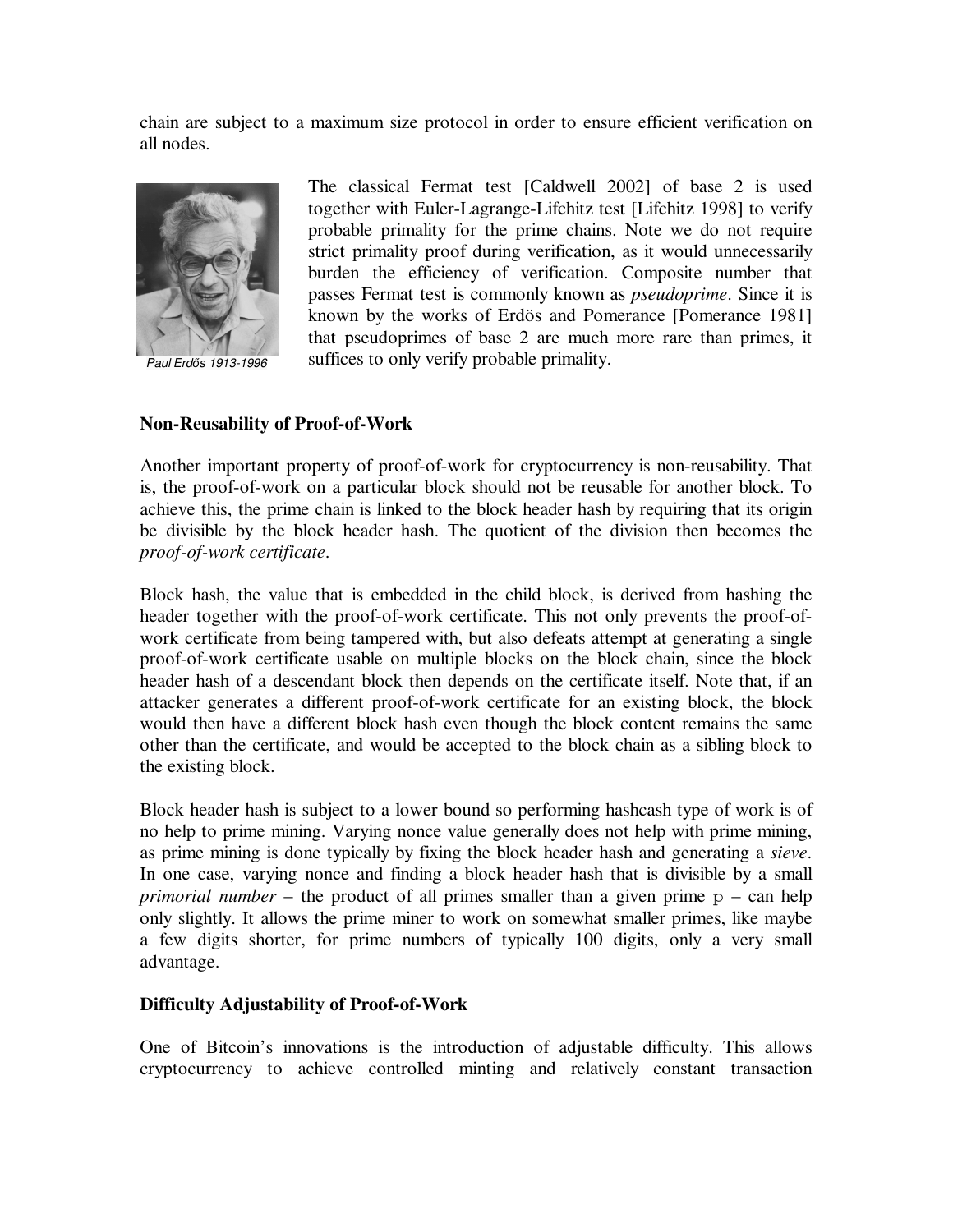processing capacity. The advent of GPU mining and later ASIC mining of SHA-256 hashcash proof-of-work did not impact its inflation model exactly due to this mechanism.

Of course, hashcash's linear difficulty model made it easy. For prime proof-of-work, it is not apparent how this could be achieved. Initially I thought about using prime size as an indicator of difficulty. However, a non-linear difficulty curve would negatively impact block chain security. Also, using prime size as difficulty indicator would interfere with efficiency of verification. Eventually I discovered that the remainder of Fermat test could be used to construct a relatively linear continuous difficulty curve for a given prime chain length. This allows primecoin to largely keep the security property of bitcoin.

Let k be the prime chain length. The prime chain is  $p_0, p_1, ..., p_{k-1}$ . Let r be the Fermat test remainder of the next number in chain  $p_k$ . Now  $p_k/r$  is used to measure the difficulty of the chain. Even though the distribution of  $r/p_k$  is not strictly uniform, but experiments have shown that the difficulty adjustment behavior is reasonably good in practice. The prime chain length is then computed with a fractional length part:

 $d = k + (p_k - r)/p_k$ 

Note if  $p_k$  passes probable primality tests then it should be considered as a chain of higher integral length.

A continuous length target adjustment is employed with similar features to the difficulty adjustment in ppcoin [King 2012]. Length target is stepped up or down through integral boundaries during length target adjustment, at fixed step-up/step-down threshold of  $255/256 \le -\ge 1$ .

# **Main Chain Protocol**

In bitcoin, main chain protocol ensures that block chain consensus can be reached as long as more than half of the network mining power reaches consensus. Conversely, an attacker needs more than 50% of total network mining power to control block chain. This security property depends on the linear difficulty model of hashcash. In primecoin, it is slightly weakened as the difficulty model is not strictly linear, so an attacker may only need somewhat less than 50% of total network mining power through manipulation of difficulty. At integral length boundaries, a constant ratio is introduced to approximate the ratio of difficulties between prime chains with length difference of 1. The level of block chain security is dependent on the accuracy of this estimate. As the state of art of prime mining progresses in primecoin network, this ratio should be adjusted as needed to ensure better security.

# **Minting Model**

Primecoin is designed as a pure proof-of-work cryptocurrency, to complement the proofof-stake design of ppcoin. Primecoin's proof-of-work mint rate is determined by difficulty. This approach was first experimented in ppcoin. The scarcity of the currency is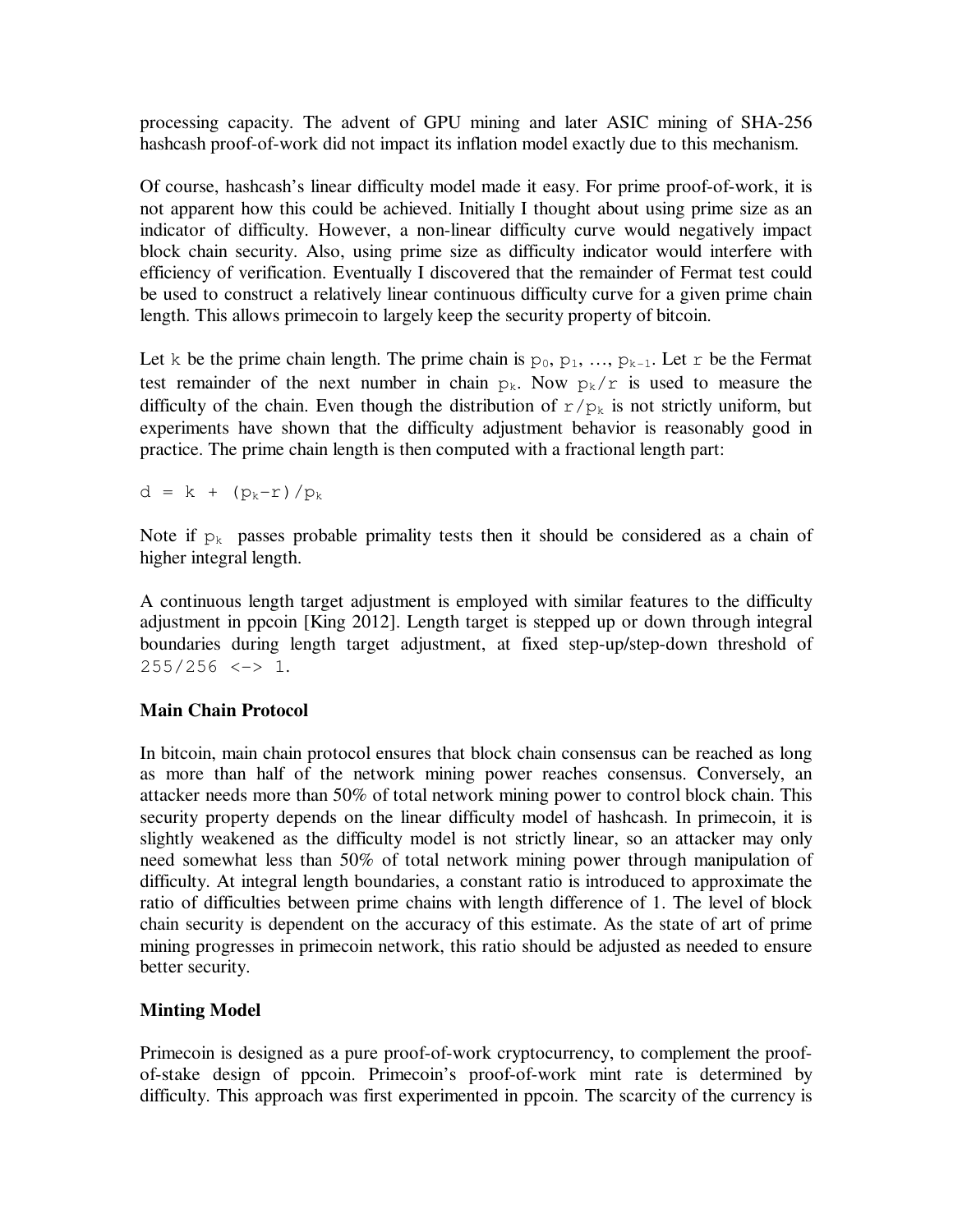not ensured by a fixed cap as in bitcoin, but regulated by Moore's Law via mining hardware advances and by algorithmic improvements. This design is a more natural simulation of gold's scarcity.

Moreover, pure proof-of-work cryptocurrency depends on the mining market for its security. *Network mining income*, the sum of all miners' income, is a direct measurement of the level of block chain security across competing pure proof-of-work cryptocurrency networks. A fixed cap scarcity model relies heavily on transaction fees to sustain network security. However a higher transaction fee reduces the competitiveness of a cryptocurrency as payment-processing network. Since last year, bitcoin's share of network mining income has shrunk much faster than its capital market share.

Basically, for a pure proof-of-work design, it's not realistic to expect all three goals to sustain: high network security, low inflation and low transaction fee. This topic has been explored in ppcoin paper, however it would become more evident as the competition intensifies in cryptocurrency market and bitcoin's inflation rate drops further.

As Moore's Law approaches its limit, primecoin inflation rate would taper off and gives a slower drop toward zero. There is still good scarcity property similar to gold while network security is maintained without the need to raise transaction fee. The inflation in primecoin is designed to drop slower than ppcoin's proof-of-work minting, to compensate for the need of sustained energy consumption of pure proof-of-work cryptocurrencies.

# **Conclusion**

Primecoin is the first cryptocurrency on the market with non-hashcash proof-of-work, generating additional potential scientific value from the mining work. This research is meant to pave the way for other proof-of-work types with diverse scientific computing values to emerge.

Around the time of this paper, several new cryptocurrencies have been released adopting other hash functions or composition of hash functions for hashcash proof-of-work. It appears there are market forces at play such that diversification of proof-of-work types is inevitable. It could prove difficult for any single type of proof-of-work to maintain dominance in the long term. I would expect proof-of-work in cryptocurrency to gradually transition toward energy-multiuse, that is, providing both security and scientific computing values.

# **Acknowledgement**

I would like to thank Satoshi Nakamoto and Bitcoin developers whose brilliant pioneering work in Bitcoin made this project possible.